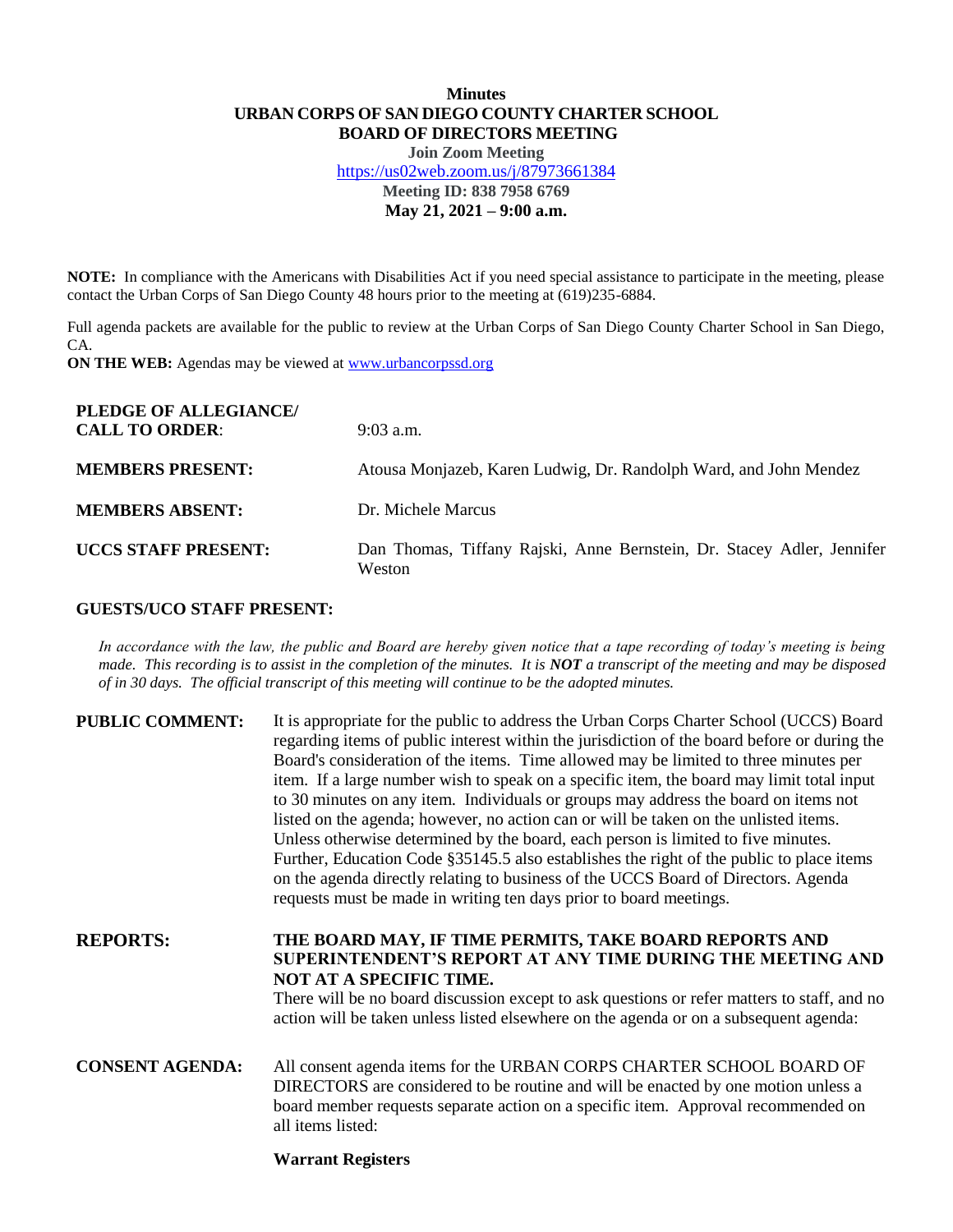## **Approval of Minutes for March 12, 2021 and May 14, 2021**

Karen Ludwig motions to approve the consent agenda. Atousa Monjazeb seconds. Motion is approved unanimously.

## **OLD BUSINESS:** None

- **NEW BUSINESS: 1.** Action Item Approval of Learning Control Action Plan (LCAP)
	- **2.** Action Item Approval of Extended Learning Opportunity Plan (ELO) Atousa Monjazeb asks for a motion to approve the LCAP and ELO Plans. Dr. Randolph Ward makes the motion. John Mendez seconds. Motion is approved unanimously
	- **3.** Action Item-Approval of Charter Petition Renewal

Dan Thomas reports the only change to the Charter Petition Renewal is to the admissions policy which has outdated language. Admissions to the Urban Corps charter school is for students specifically enrolled in the conservation corps. Mr. Thomas also added a little more clarity to references to parents since students are of majority age.

John Mendez motions to approve the Charter Petition Renewal. Karen Ludwig seconds. Motion is approved unanimously

- **4.** Action Item-Approval of 19-20 Audit Report Jennifer Weston presents the audit report. Ms. Weston indicates an overstated (double-booked) accounts payable amount of \$122,000 in the financial system which has been corrected. There was one audit finding to do with unduplicated student count: one student was tested and the correct documentation was not on file: the auditors called out that we did not have a parent's letter on file, however students are adults and parent letter is not required. This finding is tied in to our supplemental and concentration grant funding so there is a need for accuracy. The finding will be corrected through CDE and the change will come out next year. Dr. Ward comments he is satisfied the auditors have caught these little thing as it demonstrates to the board that they are not rubber-stamping the audit. Atousa Monjazeb motions to approve the 19-20 Audit Report. John Mendez seconds. Motion is approved unanimously.
- **5.** Action Item- Approval of Budget for School Year 2021/2022

Miss Weston presents the 2021-22 budget and begins by referencing form 62 (included in the board package) which shows revenue and expenses and is what the budget numbers are based off. Referring to the Budget Assumption Memo (included in the board package), Ms. Weston states that due to the pandemic, the standard hold harmless calculation will kick in and the Local Control Funding Formula (LCFF) calculation will use the 2019-20 ADA as the "prior year" calculation. LCFF funding was initially calculated using the January State Budget proposal Cost of Living Adjustment (COLA) figure of 3.84%, however the May revise which was recently released proposed a "super" COLA of 5.07% which will be added to the budget. Ms. Weston explains the components of federal, state, and local revenue programs and expenditures and how these sources impact the budget. Due to re-structuring of positions there is a small decrease in certificated staffing costs, benefits are increasing, services and operating expenses show a small increase and there is a small reduction in books and supplies. Ms. Weston states the school is required to have a 5% reserve which it will meet with the estimated fund balance for 2020-21, and that the estimated reserve for the end of 2021-22 unrestricted fund balance is 18%.